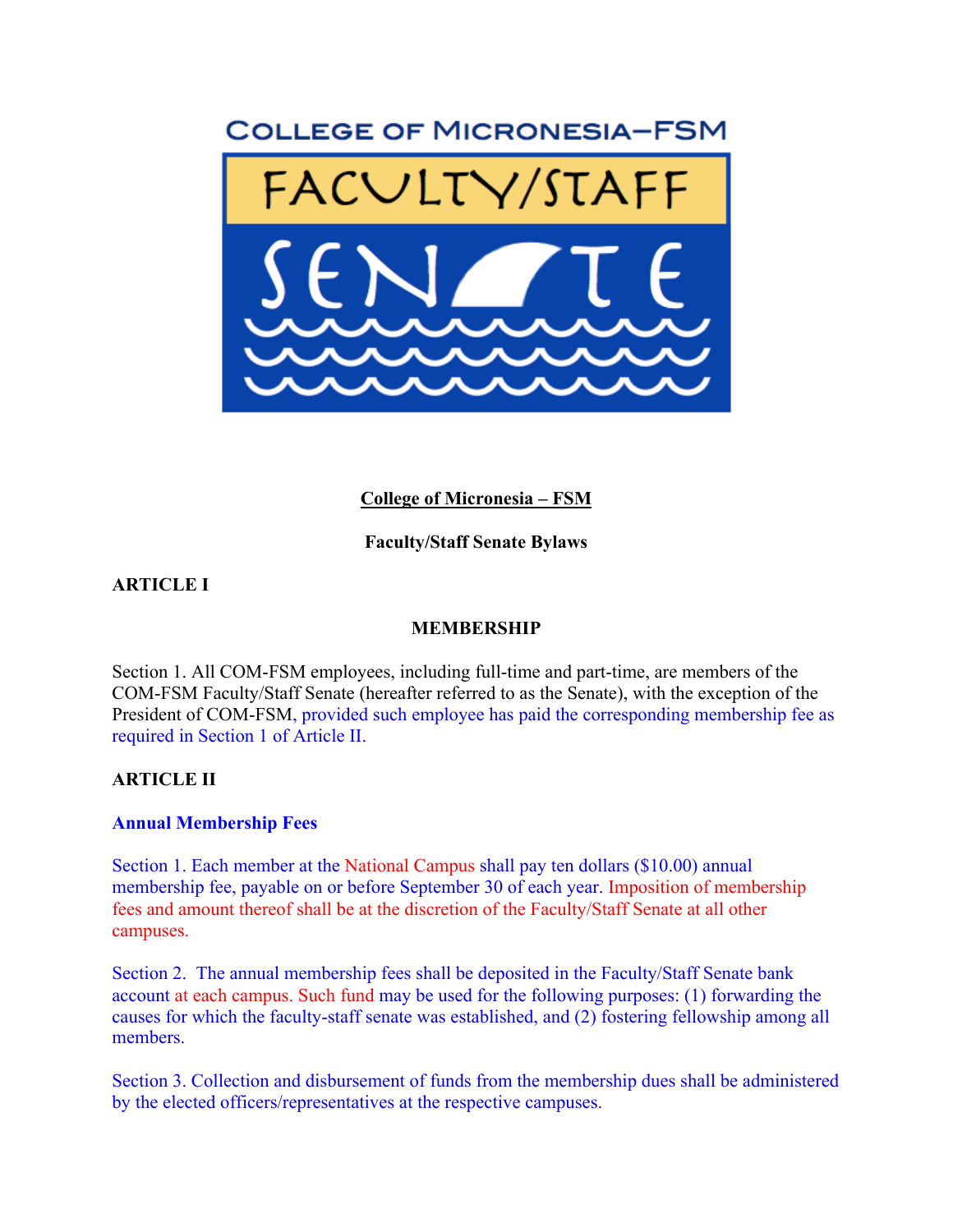## **ARTICLE III**

#### **POWER AND FUNCTIONS**

Section 1. The Senate serves as a forum to discuss and debate new and existing policies with respect to all issues affecting the College, especially those affecting faculty and staff.

Section 2. Through its appointments of faculty and staff representatives to the College's standing committees and other decision-making bodies, the Senate makes recommendations to the President and/or the Board of Regents. The Senate also can communicate directly to the President and/or Board of Regents.

Section 3. The Senate receives all information that affects the College from the President and the Board of Regents to fulfill its obligations as an active participant in the decision making process. In particular, the Senate receives information about and is involved in issues discussed in standing committees.

Section 4. The Senate empowers its President or other designated representative to represent the Senate on matters affecting its membership at meetings with the Board of Regents, administrative offices, external agencies, political entities and other groups.

Section 5. The Senate encourages professional development at COM-FSM by identifying areas and developing plans to promote such professional development and by presenting such plans to appropriate authorities.

Section 6. The Senate is committed to fair grievance procedures and will support Senate members in the event that administrators fail to implement a decision resulting from a grievance procedure.

## **ARTICLE IV**

### **EXECUTIVE STRUCTURE**

Section 1. Executive Committee and Officers. The officers of the Senate are the President, Vice President, Secretary, Treasurer, who shall all be based at the national campus, and twelve members at-large made up of one faculty and one staff from each of the campuses. These officers comprise the Executive Committee which is elected by the voting membership of the Senate. Only full-time employees of the College of Micronesia – FSM are eligible to hold the offices of the Senate.

Section 2. Elections of Executive Committee and Officers. Elections are held on the last Friday of April every other year. Nomination and voting for officers are by secret ballot. Vacancies are filled by special elections. The Executive Committee elects the officers of the Senate.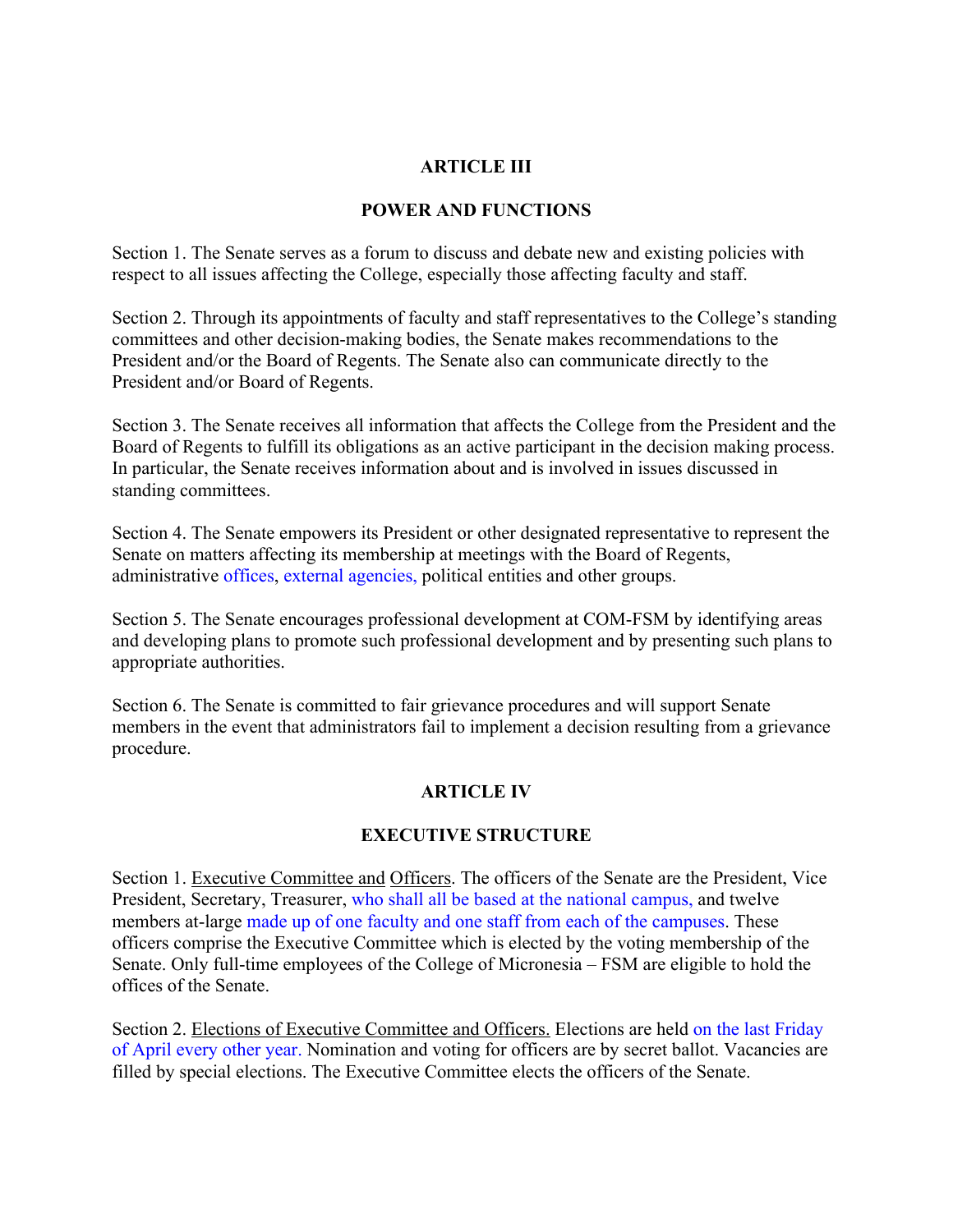Section 3. Term of Office. Each term of office is for two consecutive years. Officers cannot serve more than three consecutive terms on the executive committee.

Section 4. Duties of Officers. The duties of the COM-FSM Faculty/Staff Senate Officers are as follows:

- 1. President. The President presides over the general meetings; chairs the senate Executive Committee; represents the senate at meetings with the Board of Regents and the college Executive Committee, administrative agencies, political bodies and other groups unless another representative is designated by the Senate; approves, in conjunction with the Executive Committee the expenditure of the Senate funds; and performs other duties as authorized by the Senate.
- 2. Vice President. The Vice President serves on the Council of Chairs, presides over meetings in the absence of the President, and performs other duties of the President in his or her absence.
- 3. Secretary. The Secretary records, publishes, posts on the wiki or other online venues, distributes and keeps a file of the minutes of each meeting, and is responsible for the correspondence of the Senate.
- 5. Treasurer. The Treasurer is responsible for the timely collection and custody of Senate funds, keeps accurate records of funds generated by the Senate, gives an accurate report of the Senate financial standing at every meeting, as well as an Annual Treasurer Report. At the state campuses, this function shall be the responsibility of the duly designated representative.
- 6. At-large Members. Two representatives from each campus will serve as at-large members. At the National Campus, a faculty at-large and a staff at-large are elected by the Executive Committee.
	- o Faculty and Staff subcommittees shall have the following mandate:
		- Gather opinions and feedback from the faculty/staff and speak on their behalf on matters of concern.
		- The at-large members may speak on behalf of the faculty/staff without prior approval of the Senate president.
		- ! Whenever there is a need to address or act on academic or administrative concerns, the Senate may form a faculty or staff subcommittee. The faculty-at-large shall serve as chair of this subcommittee.

Section 4. The Executive Committee. The Executive Committee is responsible for the administrative affairs of the Senate. The Executive Committee draws up an agenda for each meeting based upon the requests of the members and in response to reports and information coming to its attention. The Executive Committee can act for the Senate between meetings. This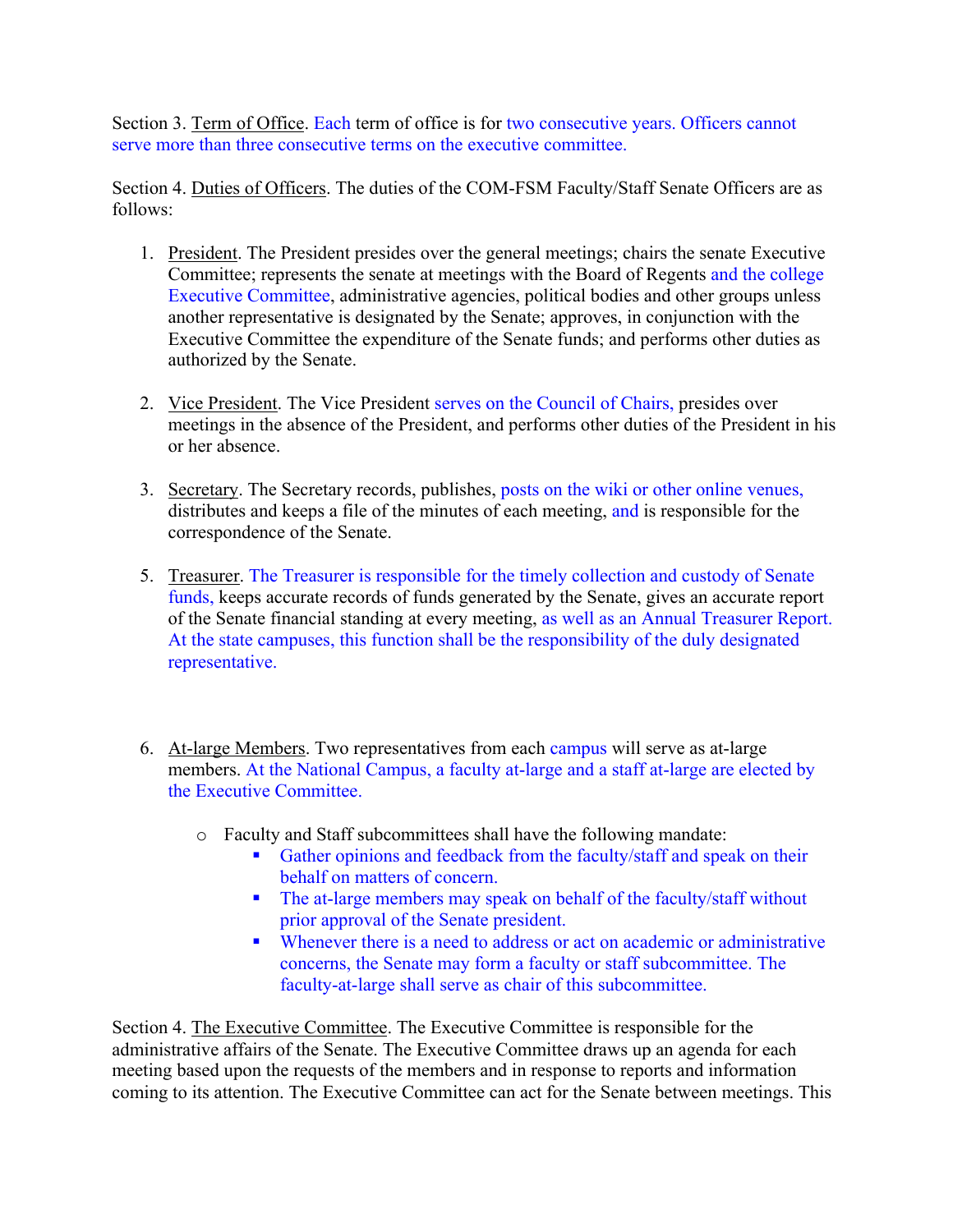includes the power to recommend policies and speak for the Senate. If no policy exists, the Executive Committee may take action as it deems in the best interest of the Senate.

Section 5. Executive Committee Membership. The Executive Committee consists of the President, Vice President, Secretary, Treasurer, and twelve at-large elected members from the voting membership.

Section 6. Removal from Office. An Executive Committee member may be removed from office for cause by a vote of not less than 2/3 of the executive committee members present at a meeting called for that purpose. The notice of such a meeting must specify the purpose for which it is being called. If a member is thus removed, the members shall fill the vacancy at the same meeting. Grounds for removal from office shall include, among others, three consecutive absences, neglect of duty, and unprofessional conduct.

Section 7. Five Campuses. In addition to the six members from the National Campus, one staff member and one faculty member from each campus shall be elected by the Senate members of their respective campuses in accordance with Article IV, Section 2 of these bylaws to serve as members of the Executive Committee.

## **ARTICLE V**

## **MEETINGS**

Section 1. The policy regarding meetings for Executive Committee is as follows:

1. Regular meetings are held monthly. Notice of regular meetings, including an agenda, is publicly posted at least one week in advance. All meetings are open to the public.

The policy regarding Faculty/Staff Senate general meetings is as follows:

- a. Regular meetings of the Senate are held at least once per semester. Notice of meetings, including an agenda, is publicly posted at least one week in advance. All meetings are open to the public.
- b. Special meetings may be called by the President or upon demand of two or more members. Notice of special meetings, including an agenda, is to be publicly posted at least 48 hours in advance.
- c. At-Large Members shall conduct quarterly meetings with their respective constituents consistent with Article IV Section 4 Number 6.

Section 2. Quorum. Twenty-five percent (25%) of the total number of members based on Human Resources Office records at the time of meeting shall constitute a quorum at any annual or special meeting of members. Every member shall be entitled to vote in person and shall have one vote. Proxy voting is prohibited.

# **ARTICLE VI**